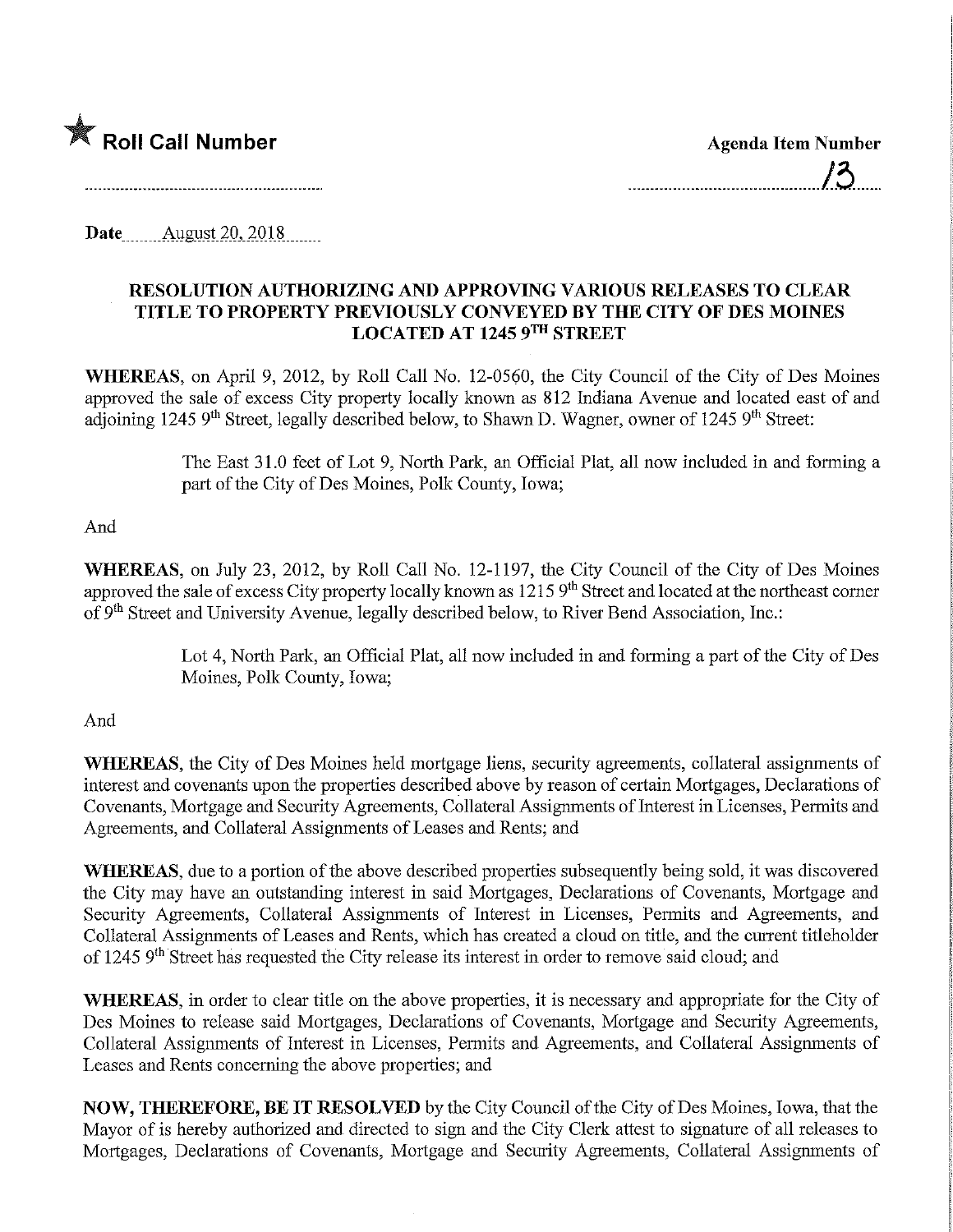

 $\sim$ .

Date **August** 20, 2018

Interest in Licenses, Permits and Agreements, and Collateral Assignments of Leases and Rents relating to the above properties in such forms as approved by the Legal Department.

BE IT FURTHER RESOLVED that the Real Estate Division Manager is authorized and directed to forward the original of the releases together with a certified copy of this resolution to the Polk County Recorder's Office for the purpose of causing the documents to be recorded.

Moved by to adopt.

APPROVED AS TO FORM:

Wieland, Assistant City Attorney

| <b>COUNCIL ACTION</b> | <b>YEAS</b> | <b>NAYS</b>     | <b>PASS</b> | <b>ABSENT</b> |
|-----------------------|-------------|-----------------|-------------|---------------|
| <b>COWNIE</b>         |             |                 |             |               |
| <b>BOESEN</b>         |             |                 |             |               |
| <b>COLEMAN</b>        |             |                 |             |               |
| <b>GATTO</b>          |             |                 |             |               |
| <b>GRAY</b>           |             |                 |             |               |
| <b>MANDELBAUM</b>     |             |                 |             |               |
| <b>WESTERGAARD</b>    |             |                 |             |               |
| <b>TOTAL</b>          |             |                 |             |               |
| <b>MOTION CARRIED</b> |             | <b>APPROVED</b> |             |               |
|                       |             |                 |             | Mayor         |

## **CERTIFICATE**

I, DIANE RAUH, City Clerk of said City hereby certify that at a meeting of the City Council of said City of Des Moines, held on the above date, among other proceedings the above was adopted.

IN WITNESS WHEREOF, I have hereunto set my hand and affixed my seal the day and year first above written.

Clerk

**City**